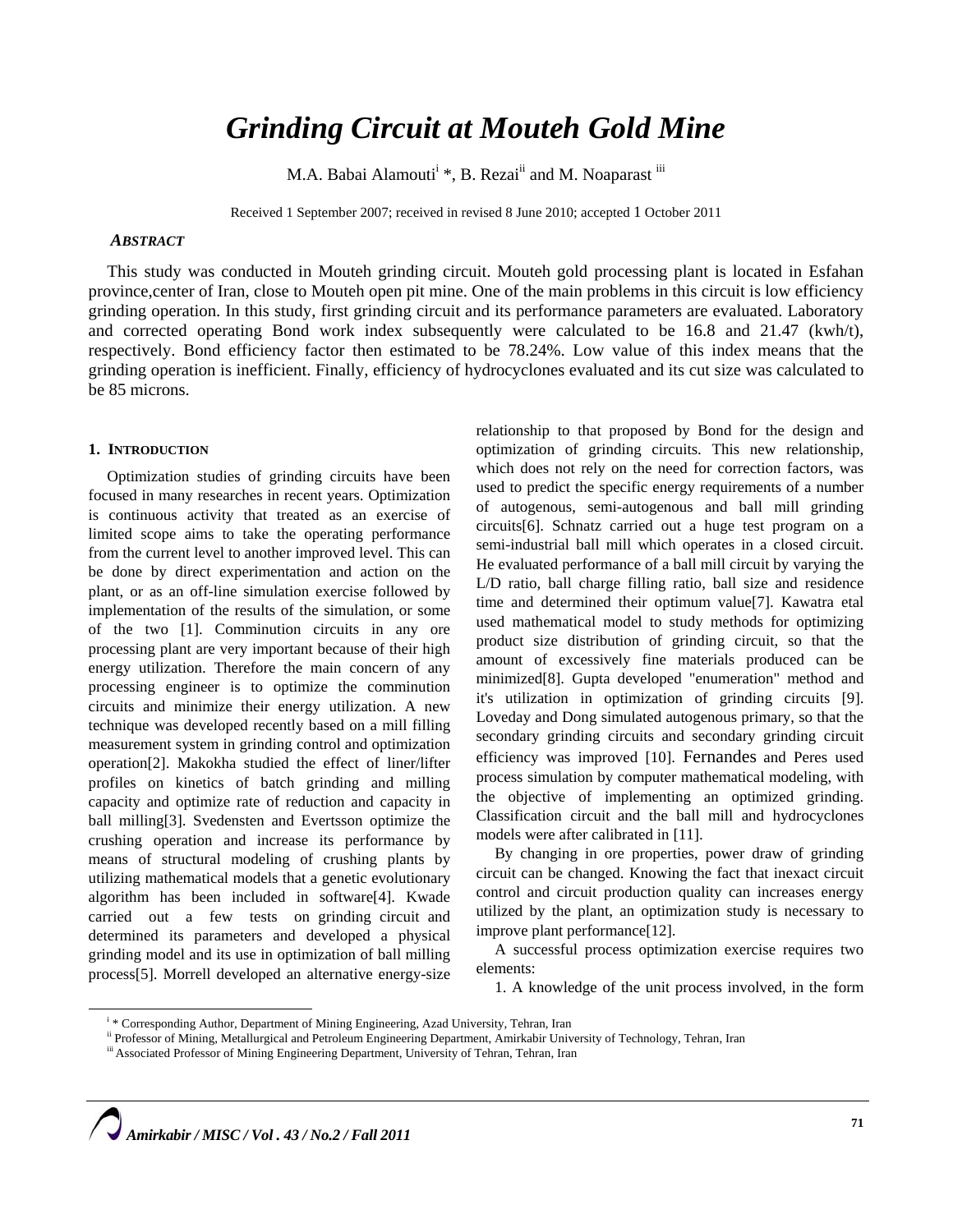of theory, experience, models (via simulator), or some combination.

2. A methodology within which to apply this knowledge to achieve the object of the optimization.

The first step of optimization is selecting suitable criteria. They are usually based on operational experiences such as "maximizing the throughput at constant product quality" or "minimizing energy utilization at constant throughput"[1]. Grinding circuit performance is related to breakage system efficiency as well as classification system efficiency. In other words, greater compatibility between grinding and classification product size, indicate greater grinding circuit performance. Figure 1 illustrates relationship between design and operating variables to the overall efficiency of grinding circuit[13].



Figure 1. Design and operating variables relate to overall grinding circuit efficiency[13].

The second step is full campaign survey of circuit which includes collecting data and samples from the circuit over a particular operating period, which is representative of the circuit operation during that period. This survey would determine the problems of the circuit.

The third step is evaluating the problems by means of simulation and modeling methods, and then testing a few solutions, attained by simulation, on the circuit and comparing results of simulation and direct experimentations [1].

Mouteh gold processing plant is located in Esfahan province and a ball mill is in its grinding circuit. The main problem is high energy utilization in the ball mill. An optimization study therefore has been carried out in this circuit. To determine grinding circuit performance, Bond efficiency factor was selected. The survey results were then analyzed and the bugs of the circuit were determined.

# **2. ENERGY MINIMIZATION**

The optimization criterion is determined exactly; for

example minimizing energy utilization when the rate of production and quality is constant. The common objective in this kind of optimization is to match product sizing criteria, as accurately as possible, to comminution equipment capability. This can be done by calibrating any of the equipment in the circuit and increasing their efficiency as much as possible.

The most common criteria used to determine grinding efficiency is the Bond efficiency factors [1, 12]. This factor can be calculated by Eq. (1). The advantage of this factor is that it uses only two size distributions (feed and product) to estimate the equipment power draw.

$$
E = \frac{W_i}{W_{\text{iope}}} \tag{1}
$$

where  $E$ ,  $W_i$  and  $W_{i_{\text{one}}}$  denote Bond efficiency factor (%), Laboratory Bond index (kwh/t), and corrected operating Bond index (kwh/t) respectively.

Bond efficiency factor values of more than 100% means that the mill consumes less than the laboratory Bond tests estimate and therefore the throughput can be increased. However values of less than 100% mean that the operation is inefficient and the energy is wasted by grinding operation[1, 13, 14].

To calculate the Bond efficiency factor, to the laboratory Bond index of ore should be determined by Bond standard test and the corrected operating Bond index should be then determined by data collected from survey and mill feed and product size distribution analyses.

Various literatures have explained the exact procedure of Bond standard test but in spite of widespread use for over 70 years, there is often great confusion about how to conduct Bond tests accurately and precisely. Mosher and Tague conducted test sensitivity analyze and stated equations indicating that the calculation is mathematically most sensitive to grams per revolution  $(G_{pr})$ , less sensitive to feed and product size distribution ( $F_{80}$  and  $P_{80}$ ), and least sensitive to the closing size  $(P_i)$  of the test. They also pointed out that for Bond testing, test closure should include a maximum deviation from the highest and lowest  $G_{pr}$  (suggested value of 3%) and a reversal in the rate of mill production during last three cycles (failure to reverse indicates instability). The final criterion is a minimum number of cycles (with the suggested number of seven)[15].

In some instances it was found that the work index for the fine limiting sizes (such as 53  $\mu$ m) was abnormally high. Tüzün developed wet Bond mill test procedure to solve this problem. Wet grinding requires less power than dry grinding for equivalent operations in the Bond mill. In order to calculate the standard Bond index, the Bond index obtained from the wet procedure must be multiplied by the efficiency factor of 1.3 established by Bond (1961), who stated that dry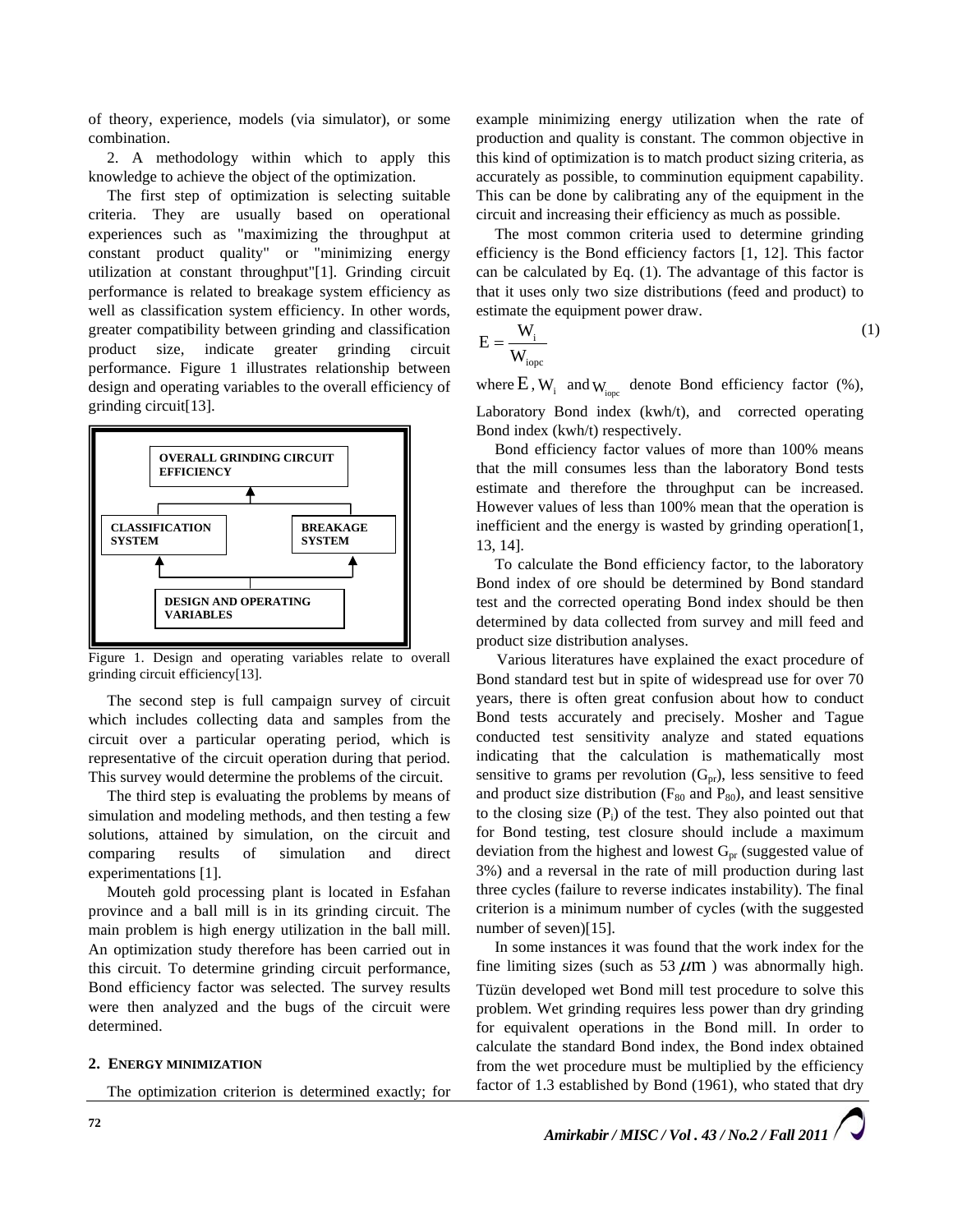grinding requires 1.3 times as much power as wet grinding[16].

Operating Bond index can be calculated by equation (2).

$$
W_{\text{top}} = \frac{W}{Q\left(\frac{10}{\sqrt{P_{80}}} - \frac{10}{\sqrt{F_{80}}}\right)}
$$
(2)

Where operating work index (kwh/t) is  $W_{\text{ion}}$ , mill power

draw (kw) is W, Q is mill throughput (t/h) and  $P_{80}$ ,  $F_{80}$ 

are respectively mill product and feed size distributions. Operating Bond index is not comparable to laboratory standard Bond index; therefore a few correction factors should be multiplied to obtain of corrected operating Bond index[13, 17].

These factors are:

- Correction factor of dry grinding method that is 1.3.
- Correction factor of open circuit grinding obtained from Table 1.
- Overflow, 350% circulating load and 2.44m diameter mill correction factor that is calculated from Eq. (3).
- Correction of particles greater than optimum size of feed (which is calculated from Eq. (4)) obtained by Eq. (5).
- Correction of fine particles in mill product and is implied when product size is less than 75 microns. This factor can be calculated by Eq. (6).
- Correction factor that is used for rod milling operations.
- Correction for operation with a rate of reduction less than 6 and can be calculated by Eq. (7).

 By implying operating work index in correction factors, corrected operating work index  $W_{\text{ionc}}$  was calculated.

$$
EF_1 = \left\{ \left( \frac{D}{2.44} \right)^{0.2} \qquad D < 3.81 \, \text{m} \right\} \tag{3}
$$

$$
0.914 D > 3.81
$$

$$
F_{\text{optimum}} = 4000 \sqrt{\frac{13}{W_i}}
$$
 (4)

$$
EF_5 = \frac{P + 10.3}{1.145 P}
$$
 (5)

$$
EF_{\delta} = \frac{R_{r} + (W_{i} - 7) \left( \frac{F - F_{\text{optimum}}}{F_{\text{optimum}}} \right)}{R_{r}}
$$
 (6)

$$
EF_7 = \frac{2(R_r - 1.35) + 0.26}{2(R_r - 1.35)}
$$
(7)

TABLE1. OPEN CIRCUIT INEFFICIENCY MULTIPLIERS [13]

| Product size control<br>reference 80% passing | Correction factor<br>(inefficiency multiplier) |
|-----------------------------------------------|------------------------------------------------|
| 50                                            | 1.035                                          |
| 60                                            | 1.05                                           |
| 70                                            | 1.10                                           |
| 80                                            | 1.20                                           |
| 90                                            | 1.40                                           |
| 92                                            | 1.46                                           |
| 95                                            | 1.57                                           |
| 98                                            | 17                                             |

where  $R_r = \frac{F}{P}$  and F, P are respectively mill product and feed

size distribution[13, 17].

# **3. INEFFICIENT OPERATION OF BALL MILL**

Efficiency of a closed grinding circuit is related to two parameters: breakage efficiency and classification efficiency. In other words, ore should be ground to a desired size and removed from the circuit. So the overall efficiency of a grinding circuit equals to breakage efficiency multiplied by the classification efficiency [12].

Generally two types of mill inefficiency can be defined. The first type is called *indirect* inefficiency. In this type, ore is charged into the mill and excessive fine is produced. This is because of hydrocyclone operates inefficiently and can not remove fine materials from the grinding circuit. The second type, which is called *direct* inefficiency, occurs when the mill condition causes poor breakage actions. Examples are: (1) underfilling of the mill by powder, so that the energy of tumbling balls is used in steel-to-steel contact without causing particle breakage, (2) overfiling of the mill, so that the ball-powder-ball action is cushioned by excessive powder, and (3) too high slurry density in wet grinding, which gives a thick slurry that can absorb impact without giving breakage. I short to determine which type of inefficiency occurs in grinding mill, all conditions of grinding circuit ought to be determined in a full campaign survey[17, 23].

# **4. RESULTS AND DISCUSSIONS**

Grinding circuit of Mouteh processing plant has a  $3\times3$  $(L \times D)$  ball mill and six hydrocyclones by 15 cm diameter. In the design study balls diameter were selected 80 mm and feed size was  $1 \text{ cm}$  (80% passing size) that must be ground to  $63 \mu m$ . Also, in the design study the bond work index of ore was calculated approximately 16.6 (kwh/t), with a standard Bond test with 5 cycles. The crushed ores ( $d_{80} = 1$ cm)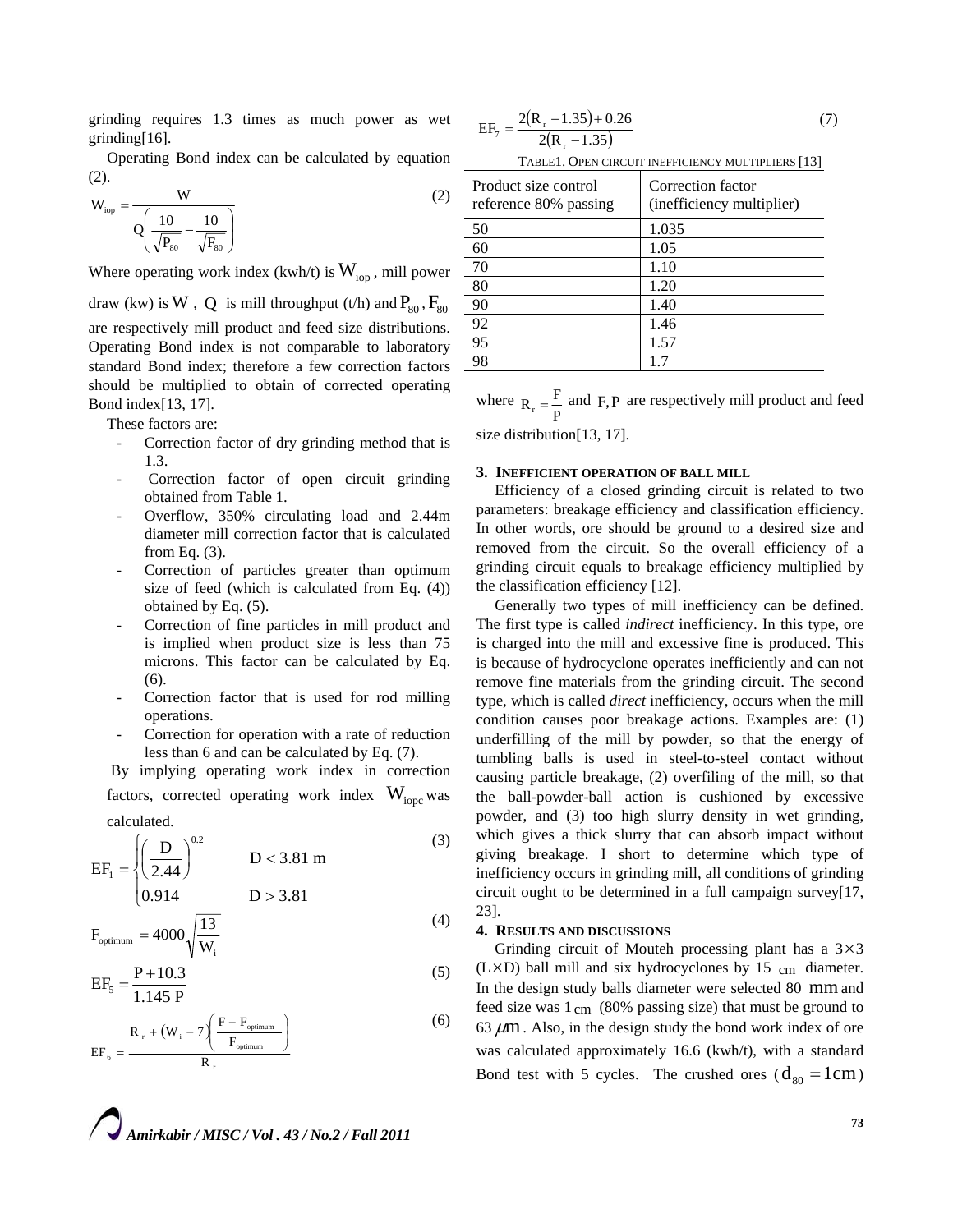were charged to mill with rate of 25 tph, so the mill power draw was 594 kw and motor of mill was 600 kw power. The condition of Mouteh grinding circuit at the time of survey was determined by the data collected from the survey of circuit. Figure 2 depicts this condition.

Density of discharging pulp of mill is approximately equal to pulp density in the mill. Most of ball mills operate by pulp density of 60-80% w/w and in Mouteh grinding circuit design study this value was selected about 72% w/w [1, 14, 20, 23]. However analyzing samples were collected in two month survey raises two problems. First, the pulp density of ball mill has more flocculation which might be the result of hand control of added water to grinding circuit and that the pulp control equipment (Marcy scale) is not calibrated. Second, pulp densities of mill discharge and hydrocyclone overflow and underflow were determined to be 73.26, 36.5 and 69.4% w/w, respectively. While in the design study these values were selected 72, 42 and 68% w/w.

Based on design studies added water to mill feed and discharge ought to be respectively 3.3 and  $31.25 \text{ (m}^3/\text{h})$ . But, survey analysis shows this value in mill feed was not changed and in mill discharge was decreased (Table 3 & Figure 2) and caused density of hydrocyclone feed pulp to be reduced to less than 60 %w/w (optimum value).

Furthermore cut size of hydrocyclone should be 69.24  $\mu$ m (based on design studies) though sampling

analysis showed that two values were  $85 \mu m$  that is coarse.

Mill feed size and product size should be respectively 1 cm and 63  $\mu$ m (80% passing), however sampling showed these are about  $2 \text{cm}$  and  $200 \mu \text{m}$  respectively. Lead tests were done to determine closed side setting (CSS) of tertiary crusher. This value should be 10mm through lead tests it becomes12.5mm . Wearing rate of balls should be  $0.4$ (kg/ton ore) but sampling analyses determined it to be  $2.1$ (kg / ton ore) which is very high.

In order to calculate the laboratory work index  $(w_i)$ , 30 Bond standard ball mill tests were done on samples (Table4) and  $W_i$  was determined to be16.8 (kwh / t). Also, the operating work index  $(W_{\text{ion}})$  was calculated by data given in table 3 collected in sampling (15 days) as given below:

$$
W_{\rm iop} = \frac{W}{Q \times \left(\frac{10}{\sqrt{P}} - \frac{10}{\sqrt{F}}\right)}
$$

$$
W_{\text{top}} = \frac{564}{25.83 \times \left(\frac{10}{\sqrt{200}} - \frac{10}{\sqrt{19900}}\right)} = 34.31 \text{ kWh}/t
$$

By multiplying inefficiency factors to the operating work index, corrected operating work index was calculated to be  $W_{\text{ionc}} = 21.47 \text{ (kwh/st)}$ .

| Density of hydrocyclones underflow |                                                                                  |            |            | Density of hydrocyclones overflow | Density of mill discharge |  |  |
|------------------------------------|----------------------------------------------------------------------------------|------------|------------|-----------------------------------|---------------------------|--|--|
| $(w/w \%)$                         |                                                                                  |            | $(w/w \%)$ |                                   | $(w/w \, % )$             |  |  |
| 69.4                               |                                                                                  |            | 36.5       |                                   | 70.3                      |  |  |
|                                    | TABLE3: DATA WERE COLLECTED FROM MOUTEH GRINDING CIRCUIT IN FULL CAMPAIGN SURVEY |            |            |                                   |                           |  |  |
|                                    | Mill throughput                                                                  | Mill power |            | Added water to mill feed          | Added water to mill       |  |  |
| Date<br>(t/h)<br>(kwh)             |                                                                                  | $(m^3/h)$  |            | discharge $(m^3/h)$               |                           |  |  |
| -1                                 | 26.46                                                                            | 562.5      |            | 4.92                              | 5.37                      |  |  |
| $\sqrt{2}$                         | 26.82                                                                            | 564.5      |            | 5.16                              | 5.13                      |  |  |
| $\overline{\mathbf{3}}$            | 25.95                                                                            | 567.5      |            | 4.8                               | 5.56                      |  |  |
| $\overline{4}$                     | 23.05                                                                            | 567        |            | 3                                 | 7.46                      |  |  |
| $\sqrt{5}$                         | 26.78                                                                            | 568.2      |            | 3.54                              | 5.61                      |  |  |
| $6\,$                              | 24.04                                                                            | 569        |            | 2.13                              | 3.8                       |  |  |
| $7\phantom{.0}$                    | 25.23                                                                            | 566.5      |            | 3                                 | 4.33                      |  |  |
| $\,8\,$                            | 22.95                                                                            | 573.8      |            | 3.13                              | 5.95                      |  |  |
| 9                                  | 26.12                                                                            | 572.7      |            | 2.3                               | 5.76                      |  |  |
| 10                                 | 25.96                                                                            | 568.6      |            | 2                                 | 4.06                      |  |  |
| 11                                 | 26.43                                                                            | 565.5      |            | 2.95                              | 6.74                      |  |  |
| 12                                 | 27.89                                                                            | 565        |            | 3.92                              | 5.24                      |  |  |
| 13                                 | 27                                                                               | 514.5      |            | 2.92                              | 9.08                      |  |  |
| 14                                 | 28.5                                                                             | 566.3      |            | 2.7                               | 9.7                       |  |  |
| 15                                 | 25.8                                                                             | 563.8      |            | 3.96                              | 6.05                      |  |  |
| Avg                                | 25.83                                                                            | 564        |            | 3.3                               | 5.98                      |  |  |

TABLE2 : PULP DENSITY OF GRINDING CIRCUIT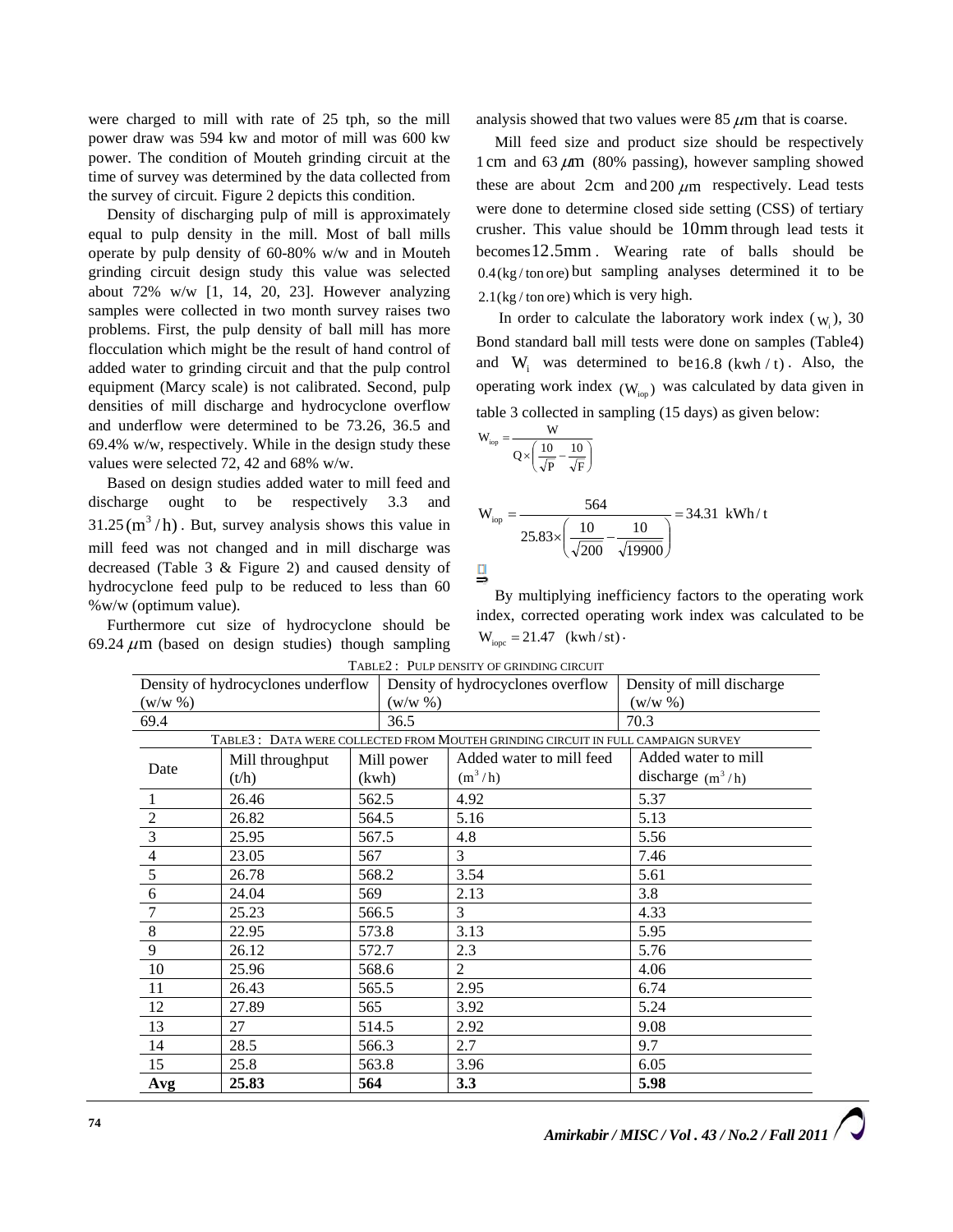| WORK INDEX WERE CALCULATED FROM STANDARD BOND TESTS ON 30 SAMPLES |       |       |       |       |       |       |       |       |       |       |
|-------------------------------------------------------------------|-------|-------|-------|-------|-------|-------|-------|-------|-------|-------|
| Date                                                              |       |       | 3     | 4     |       | 6     |       | 8     | 9     | 10    |
| Work index<br>(kwh/t)                                             | 16.8  | 16.96 | 17.01 | 16.61 | 16.83 | 16.91 | 16.87 | 16.93 | 16.16 | 16.34 |
| Date                                                              | 11    | 12    | 13    | 14    | 15    | 16    | 17    | 18    | 19    | 20    |
| Work index<br>(kwh/t)                                             | 15.8  | 17.17 | 17.24 | 16.93 | 16.58 | 16.06 | 17.04 | 16.76 | 16.8  | 16.63 |
| Date                                                              | 21    | 22    | 23    | 24    | 25    | 26    | 27    | 28    | 29    | 30    |
| Work index<br>(kwh/t)                                             | 17.07 | 16.58 | 17.08 | 16.82 | 16.72 | 17.02 | 17.2  | 17.05 | 17.3  | 16.81 |

TABLE 4 WORK INDEX WERE CALCULATED FROM STANDARD BOND TESTS ON 30 SAMPLES



Figure 2. Grinding circuit of Mouteh

Finally, the Bond efficiency factor of Mouteh grinding circuit was obtained to be 78.24%.

$$
E = \frac{W_i}{W_{\text{iope}}} = \frac{16.8}{21.47} \times 100 = 78.24 \%
$$

These results show that Mouteh grinding circuit has very low efficiency.

### **5. CONCLUSION**

This paper studied the optimization of Mouteh gold mine grinding circuit and the following conclusions have been achieved:

The Bond work index obtained was similar to that obtained at the plant design studies, 16.6 (kwh/t) and 16.8 (kwh/t), respectively.

Pulp density in the mill and in hydrocyclone overflow was obtained to be 70.3 and 36.5 %w/w respectively that was less than the optimum values in design (72 and 42 %w/w). Pulp density of underflow was determined to be 68.4 %w/w though in the design study,

it was selected 69.4 %w/w. Therefore, the change in this parameter was not significant.

- Added water to mill discharge is less than the optimum value that causes pulp density of hydrocyclone feed to be less than 60 %w/w. This can decrease classification efficiency.

Optimum value of hydrocyclone cut size was selected 69.4  $\mu$ m in design studies. But, sampling analysis indicated a hydrocyclone cut size of  $85 \mu m$  that is greater than liberation degree of gold particles and caused the CIL recovery decreased.

Sampling analysis revealed that mill feed and product size is very coarse.

- Wearing rate of balls in Mouteh mill was  $2.1$ (kg / ton ore) that was very high compared to the design optimum value (0.4 kg / ton ore ).

Also, the Bond efficiency factor was obtained 78.24%. Low value of this index means that the grinding operation is inefficient.

Althought the value of closed side setting (CSS) of tertiary crusher was selected in the design study about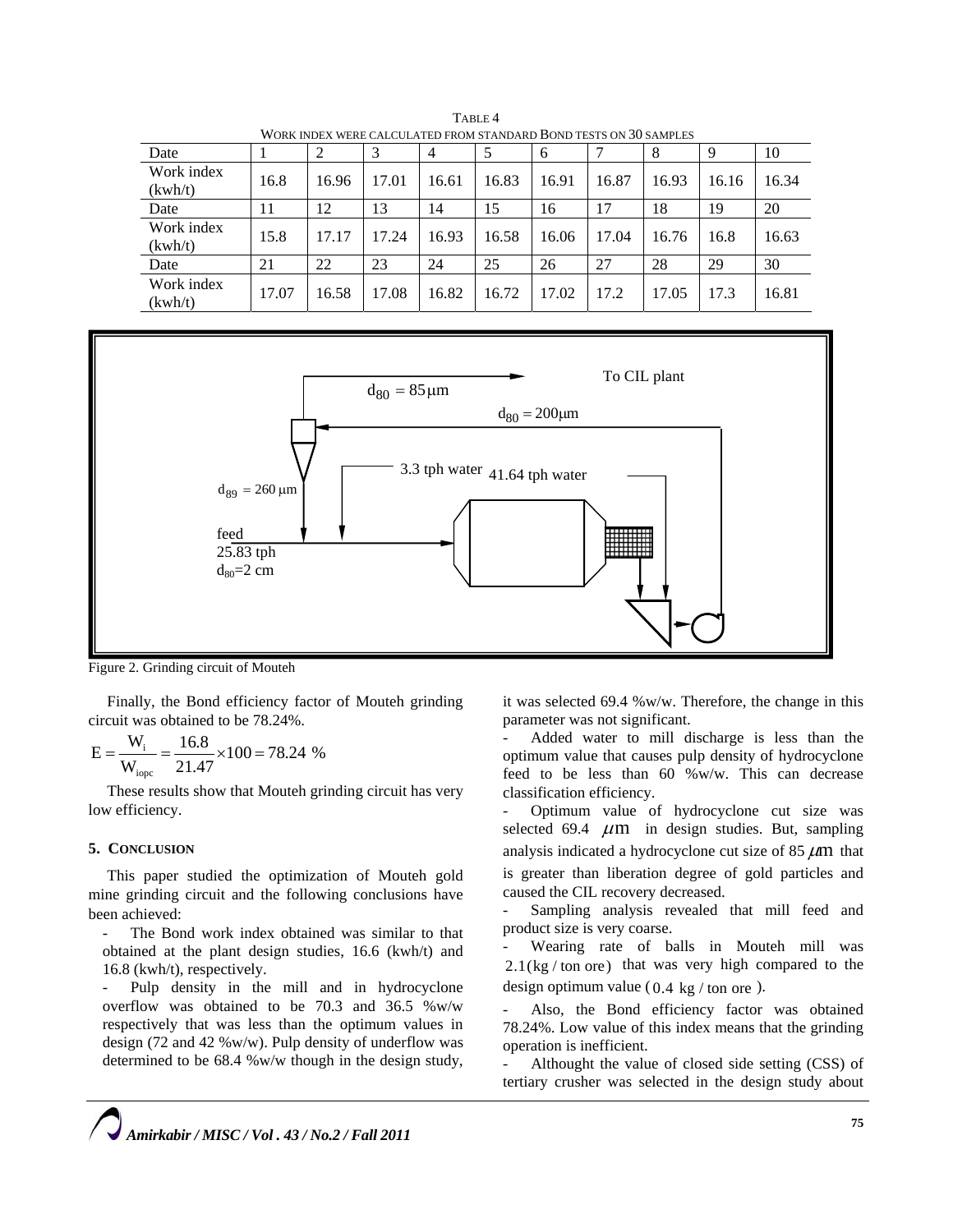10mm, lead tests determined this parameter to be<sub>12.5</sub> mm. This indicates a significant increase in CSS.

# **6. REFERENCES:**

- [1] Napier-Munn, Lynch, A., Whiten,B. "Mineral comminution circuits, their operation and optimization", T.J. II. Julius Kruttschnitt Mineral Research Centre (JKMRC), 2000
- [2] Albertsson, J., Walter, M., Optimizing grinding control in the Boliden Aitik mine, Application of Computers and Operations Research in the Mineral Industry, 2006
- [3] Augustine B. Makokha, Michael H. Moys
- [4] Michael H. Moys, Towards optimizing ball-milling capacity: Effect of lifter design, Minerals Engineering, 2006
- [5] Per Svedensten, C. Magnus Evertsson, Crushing plant optimization by means of a genetic evolutionary algorithm; Minerals Engineering; 2005
- [6] Kwade, A., Mill selection and process optimization using a physical grinding model, International journal of mineral processing, 2004
- Stephen Morrell, An alternative energy–size relationship to that proposed by Bond for the design and optimization of grinding circuits, International journal of mineral processing, 2004
- [8] Schnatz, R., Optimization of continuous ball mills used for finishgrinding of cement by varying the L/D ratio, ball charge filling ratio, ball size and residence time, International journal of mineral processing, 2004
- [9] Kawatra, S. K., Eisele, T. C., Walqui H.J., Optimization of Comminution Circuit Throughput and Product Size Distribution by Simulation and Control, International journal of mineral processing, 2002
- [10] Gupta, R., Shishodia, K.S., Sekhon, G.S., Optimization in grinding process parameters using enumeration method, materials processing technology, 2001
- [11] Loveday, B.K., Dong, H., Optimization of autogenous grinding, Minerals Engineering, 2000
- [12] Fernandes, C., Peres, A.E.C., Optimization of the grinding circuit at Arafertil, Brazil, Minerals Engineering, 1999
- [13] King, R.P., "Comminution Research A success story that has not yet ended", Proceedings XVIII, International Mineral Processing Congress, the Australasian IMM, 39-45 (1993).
- [14] Rowland, C.A., "The Bond work index, a tool to measure grinding efficiency", SME-AIME meeting & exhibition Denver, Colorado, 1976
- [15] Wills, B.A., "Mineral processing technology", Pergamon international library, Camborne School of mines, Cornwall, England, first edition, 1979
- [16] Mosher, J.B., Tague C.B., Conduct and precision of Bond grindagility testing, Minerals engineering, 2001
- [17] Tüzün, M.A., TechnicaL note wet Bond mill test, Minerals engineering, 2000
- [18] Austin, L.G., Klimpel, R.P., Luckie P.T., "Process engineering of size reduction: Ball milling", Society of mining engineering of the American Institue of mining, metallurgical & Petroleum Engineering, Inc, New York, 1984
- [19] Mclvor, R.E., Lavallee, M.L., Wood K.R., Blythe, P.M., and Finch, J.A., "Functional performance characteristics of ball milling", 1976
- [20] Dunn, D.J., "Design of grinding balls", Mining Engineering, technical papers, 1989
- [21] Aidan Ryan, "Designing & Operating documents for Mouteh gold processing plant", BHP Engineering Company, 1991
- [22] M. Johnson, "metallurgical review of Mouteh gold plant, project report", HATCH woodmead office, Johannesburg, South Africa, 2005
- [23] Dunn, D.J., "Metal removal mechanisms comprising wear in mineral processing", Mining Engineering, 1987
- [24] Weiss, N.L., Editor,"SME Mineral Processing Handbook"